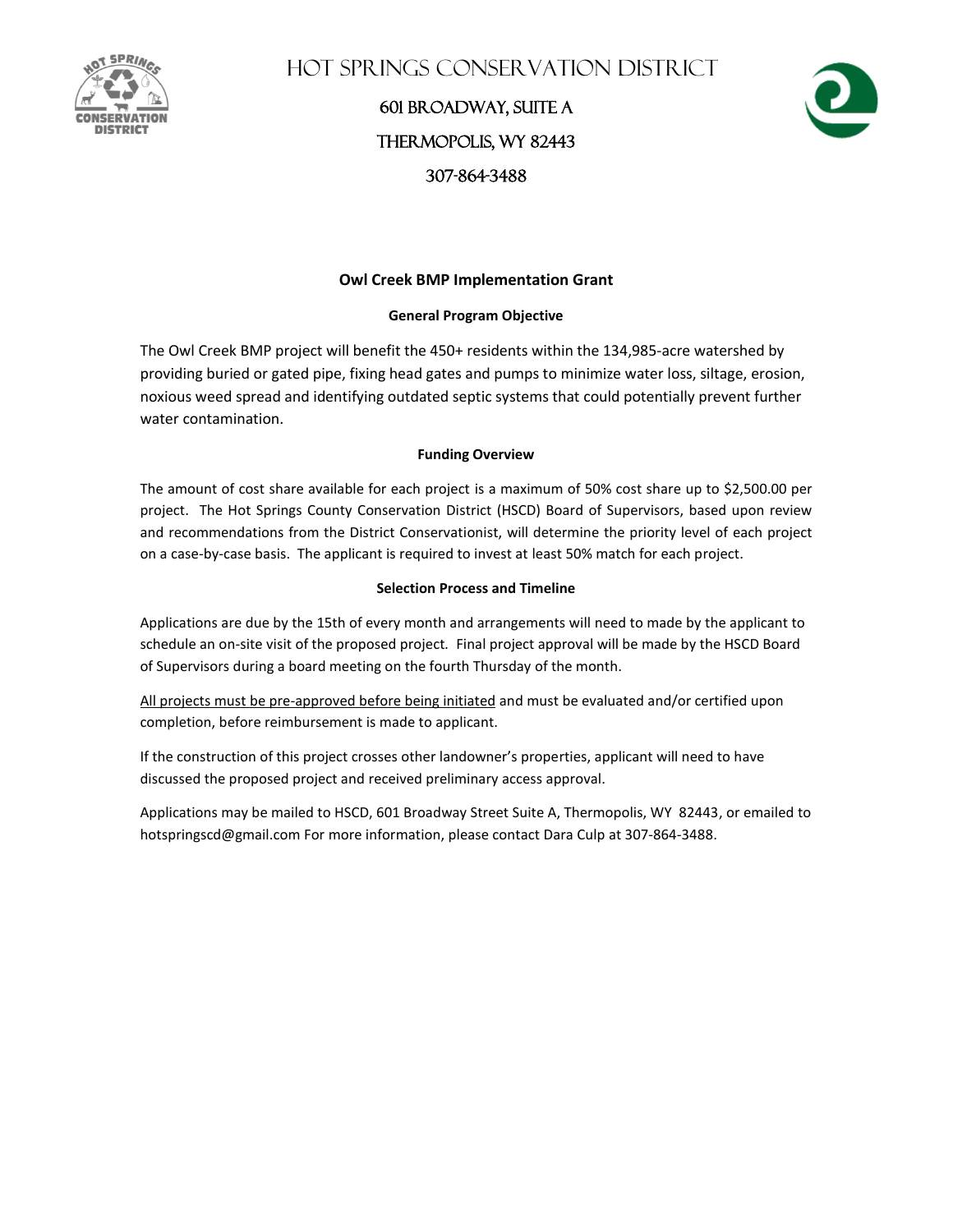

HOT SPRINGS CONSERVATION DISTRICT

# 601 BROADWAY, SUITE A THERMOPOLIS, WY 82443 307-864-3488



**Owl Creek BMP Implementation Grant** 

## **PROJECT APPLICATION**

| Applicant                  |  |
|----------------------------|--|
|                            |  |
|                            |  |
|                            |  |
|                            |  |
|                            |  |
|                            |  |
| Project Name               |  |
|                            |  |
|                            |  |
| <b>Project Description</b> |  |
|                            |  |
|                            |  |
|                            |  |
|                            |  |
|                            |  |
| _ _  4                     |  |

Total Estimated Project Cost \$ (Please attach cost estimates)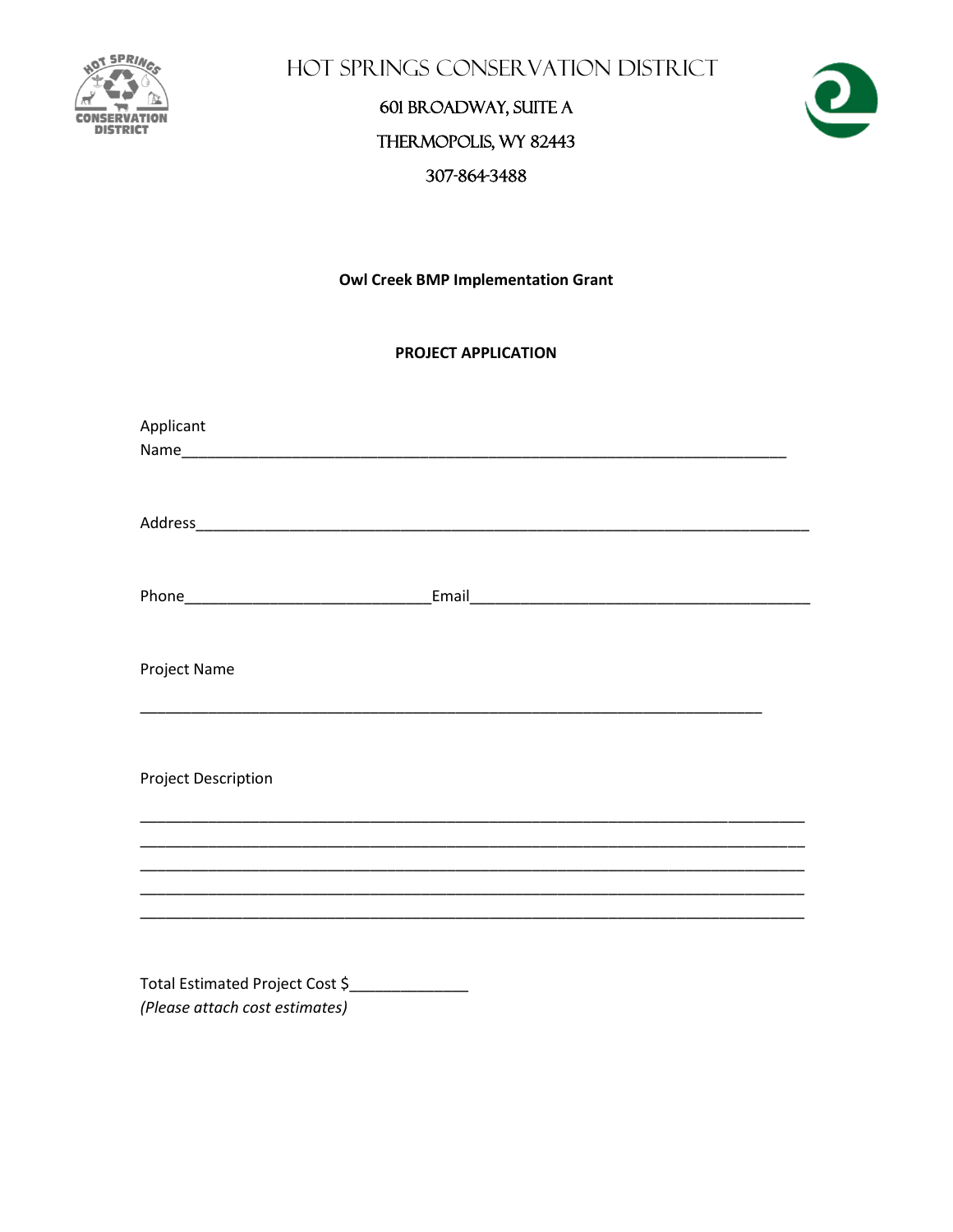

Hot Springs Conservation District

# 601 Broadway, Suite A Thermopolis, WY 82443 307-864-3488



- 1. Area where project will be implemented:
- 2. Please describe the proposed project:
- 3. Will this project benefit multiple landowners? If yes, have you discussed your proposed project and received tentative approval from them regarding access and/or permissions?

\_\_\_\_\_\_\_\_\_\_\_\_\_\_\_\_\_\_\_\_\_\_\_\_\_\_\_\_\_\_\_\_\_\_\_\_\_\_\_\_\_\_\_\_\_\_\_\_\_\_\_\_\_\_\_\_\_\_\_\_\_\_\_\_\_\_\_\_\_\_\_\_\_\_\_ \_\_\_\_\_\_\_\_\_\_\_\_\_\_\_\_\_\_\_\_\_\_\_\_\_\_\_\_\_\_\_\_\_\_\_\_\_\_\_\_\_\_\_\_\_\_\_\_\_\_\_\_\_\_\_\_\_\_\_\_\_\_\_\_\_\_\_\_\_\_\_\_\_\_\_ \_\_\_\_\_\_\_\_\_\_\_\_\_\_\_\_\_\_\_\_\_\_\_\_\_\_\_\_\_\_\_\_\_\_\_\_\_\_\_\_\_\_\_\_\_\_\_\_\_\_\_\_\_\_\_\_\_\_\_\_\_\_\_\_\_\_\_\_\_\_\_\_\_\_\_

\_\_\_\_\_\_\_\_\_\_\_\_\_\_\_\_\_\_\_\_\_\_\_\_\_\_\_\_\_\_\_\_\_\_\_\_\_\_\_\_\_\_\_\_\_\_\_\_\_\_\_\_\_\_\_\_\_\_\_\_\_\_\_\_\_\_\_\_\_\_\_\_\_\_\_ \_\_\_\_\_\_\_\_\_\_\_\_\_\_\_\_\_\_\_\_\_\_\_\_\_\_\_\_\_\_\_\_\_\_\_\_\_\_\_\_\_\_\_\_\_\_\_\_\_\_\_\_\_\_\_\_\_\_\_\_\_\_\_\_\_\_\_\_\_\_\_\_\_\_\_

\_\_\_\_\_\_\_\_\_\_\_\_\_\_\_\_\_\_\_\_\_\_\_\_\_\_\_\_\_\_\_\_\_\_\_\_\_\_\_\_\_\_\_\_\_\_\_\_\_\_\_\_\_\_\_\_\_\_\_\_\_\_\_\_\_\_\_\_\_\_\_\_\_\_\_

\_\_\_\_\_\_\_\_\_\_\_\_\_\_\_\_\_\_\_\_\_\_\_\_\_\_\_\_\_\_\_\_\_\_\_\_\_\_\_\_\_\_\_\_\_\_\_\_\_\_\_\_\_\_\_\_\_\_\_\_\_\_\_\_\_\_\_\_\_\_\_\_\_\_\_ \_\_\_\_\_\_\_\_\_\_\_\_\_\_\_\_\_\_\_\_\_\_\_\_\_\_\_\_\_\_\_\_\_\_\_\_\_\_\_\_\_\_\_\_\_\_\_\_\_\_\_\_\_\_\_\_\_\_\_\_\_\_\_\_\_\_\_\_\_\_\_\_\_\_\_

\_\_\_\_\_\_\_\_\_\_\_\_\_\_\_\_\_\_\_\_\_\_\_\_\_\_\_\_\_\_\_\_\_\_\_\_\_\_\_\_\_\_\_\_\_\_\_\_\_\_\_\_\_\_\_\_\_\_\_\_\_\_\_\_\_\_\_\_\_\_\_\_\_\_\_

\_\_\_\_\_\_\_\_\_\_\_\_\_\_\_\_\_\_\_\_\_\_\_\_\_\_\_\_\_\_\_\_\_\_\_\_\_\_\_\_\_\_\_\_\_\_\_\_\_\_\_\_\_\_\_\_\_\_\_\_\_\_\_\_\_\_\_\_\_\_\_\_\_\_\_

4. When do you anticipate beginning/completion of the proposed project?

# **The following documents must accompany your application upon submission:**

#### ●Before **Photos**

●**Map – The map needs to include project location in relation to all waterbodies in the allotment or pasture.**

●**Estimate/Bid Sheets for materials and/or labor**